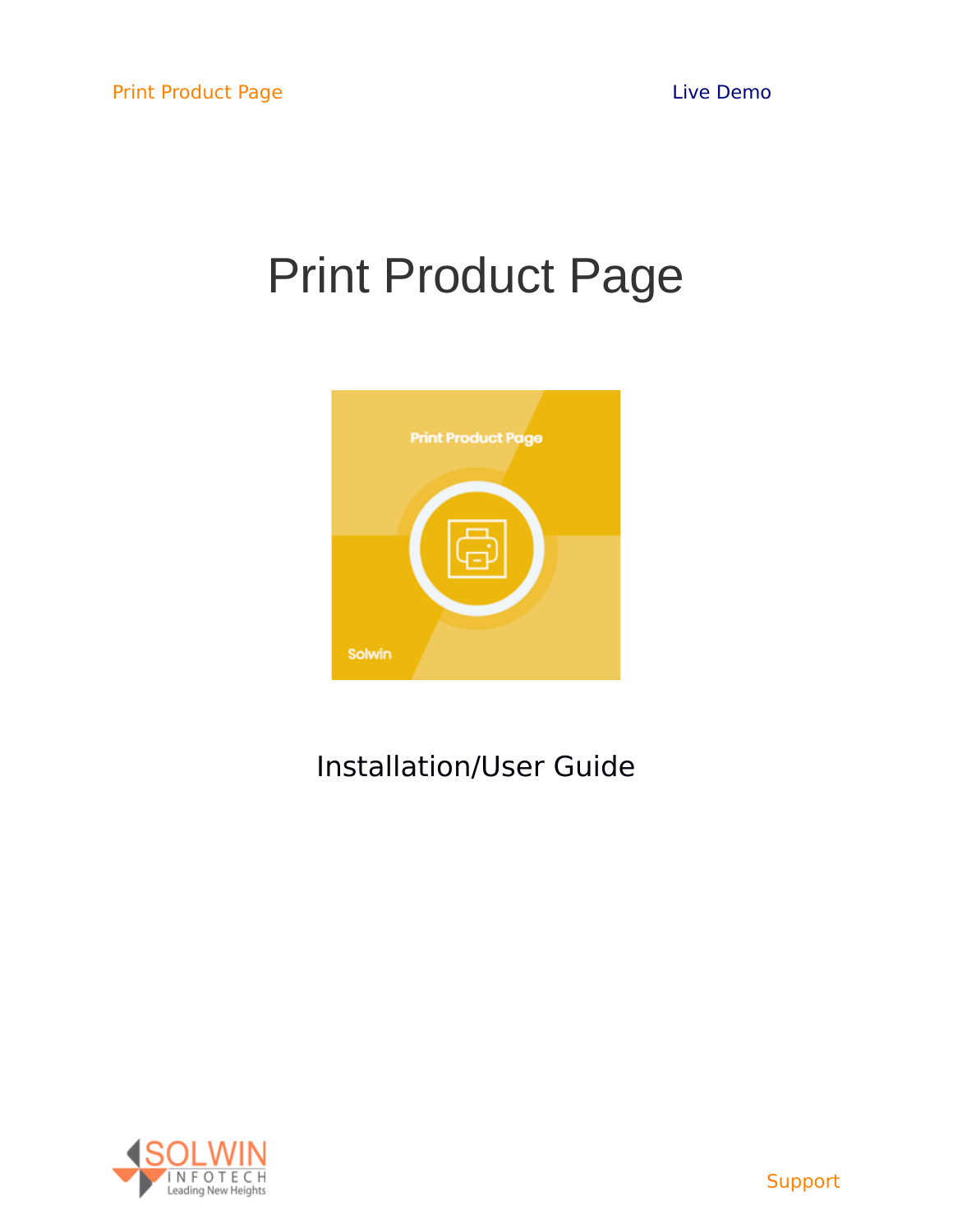#### **Installation Process:**

**Note:** Please take a backup of your all Magento files and database before installing or updating any extension.

#### **Extension Installation:**

- Download the Print Product Page . ZIP file from the Magento account.
- Log in to the Magento server (or switch to) as a user, who has permission to write to the Magento file system.
- Create folder structure **/app/code/Solwin/Printpage/** to your site root directory
- Extract the contents of the .ZIP file to the folder you just created
- Navigate to your store root folder in the SSH console of your server:
- Run upgrade command as specified : **php bin/magento setup:upgrade**
- Run deploy command as specified : **php bin/magento setup:staticcontent:deploy -f**
- Clear the cache either from the admin panel or command line **php bin/magento cache:clean**
- Now, you can see the Solwin menu in the admin panel. Please go to **Solwin** -> **Print Product Page** -> **Configuration** and select **Enable** to Yes.
- Change/Set all other options as per your requirements and save settings.

#### **Overview:**

Print Product Page Magento extension provides a clean print of product detail page without unnecessary header, footer & sidebar. Once a user clicks on 'Print this page' link on the product details page, product details page will be ready for print in a new window with the store logo in the header, product URL, product image, and product attributes like product SKU, price, description, etc.

Easily enable/disable the "Print this page" link on the product details page from the admin control panel.

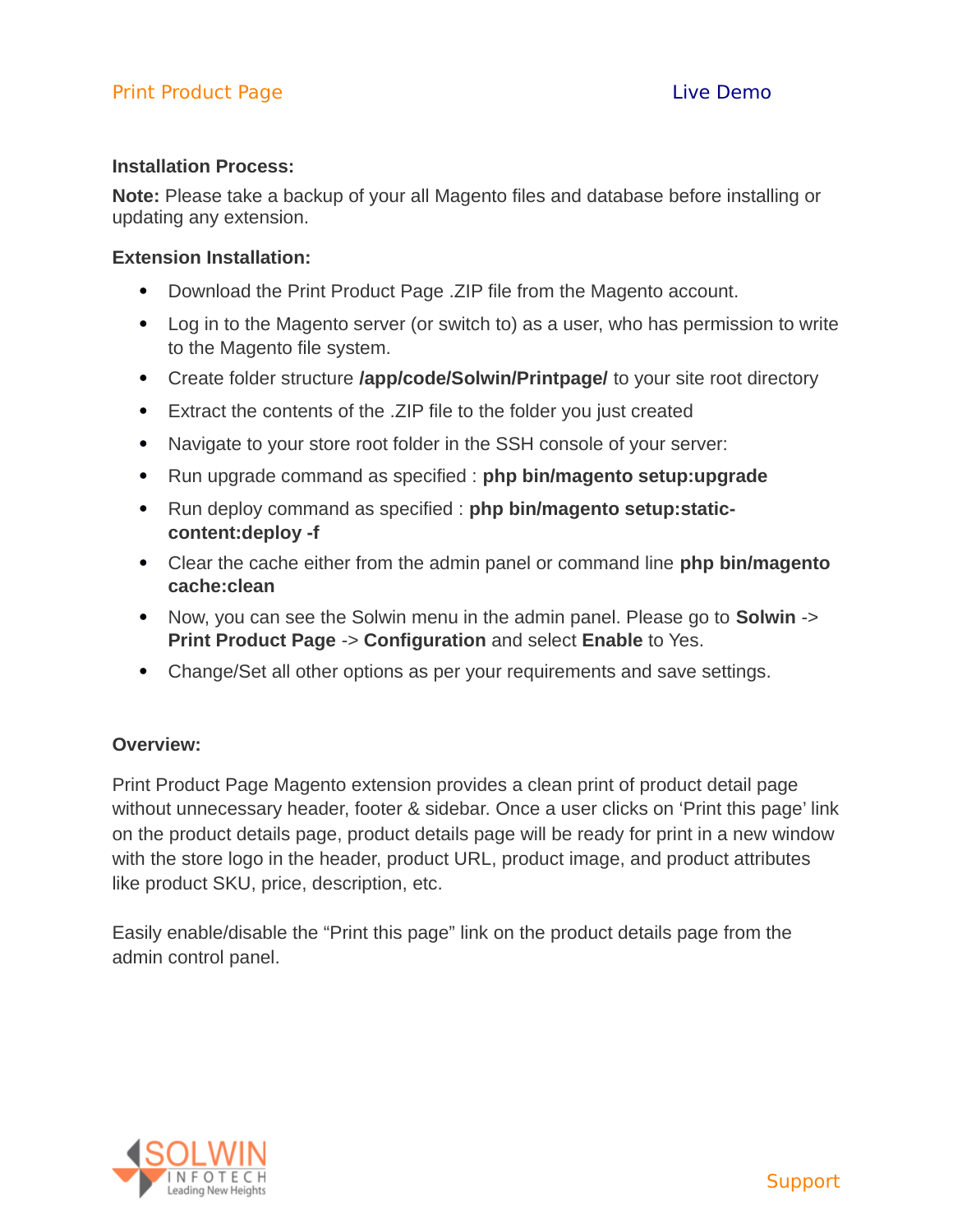Print Product Page Magento extension displays the following product attributes in a new print window

- Product Name
- Product Base Image
- Product Availability (In stock or Out of stock)
- Product SKU
- Product Price
- Product Description
- Additional Address
- Additional Notes
- Show Product Star Rating
- Show Customer Review
- Show Review Count

#### **Key Features:**

- Comes with a user-friendly interface. It adds 'Print this page' link to the product detail page to print product information.
- Easily manageable from the admin control panel
- Set auto print dialog setting of system to print page once the user clicks on "**[PRINT THIS PAGE](https://www.solwininfotech.com/documents/magento2/print-product-page/#print_page_popup)**" link.
- Display the product's all attributes and its details on the print page. It removes unnecessary header, footer & sidebar from the print page.
- Print custom store address on the print page.
- Allows to adding Additional Block for printing
- Allows to choosing to display Product Star Rating, Review Count, Customer Review, etc. in the print or not.

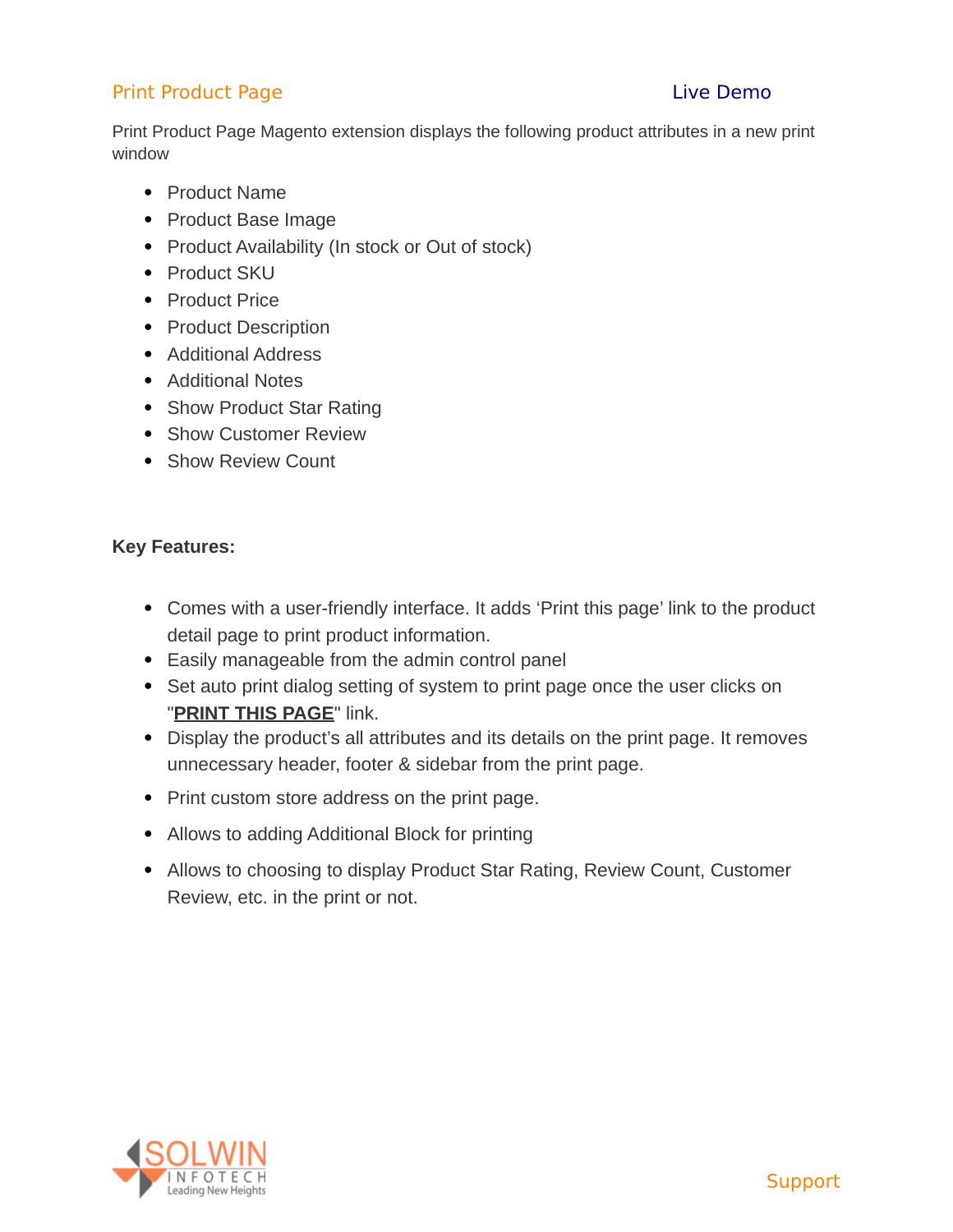#### **Admin control panel:**

In the Configuration tab, this extension allows the store owner to enable or disable the module from admin.

#### Go to **Solwin >> Print Product Page >> Configuration**.

#### General

| Enable<br>[store view]                          | Yes                                                                                                     |    |
|-------------------------------------------------|---------------------------------------------------------------------------------------------------------|----|
| <b>Show Address</b><br>[store view]             | Yes                                                                                                     |    |
|                                                 | Show address besides the logo.                                                                          |    |
| Address<br>[store view]                         | C-504, Shreeji Arcade, B/H Bhulka Bhavan School,<br>Anand Mahal Road, Adajan, Surat, Gujarat<br>395009. | иî |
| <b>Show Product Star Rating</b><br>[store view] | Yes<br>Show product star rating.                                                                        |    |
| <b>Show Review Count</b><br>[store view]        | Yes<br>Show review count.                                                                               |    |
| <b>Show Customer Review</b><br>[store view]     | Yes<br>Show customer review.                                                                            |    |

- **Enable:** Yes | No.
- **Show Address:** Yes | No.
- **Address:** Enter the address of the store.
- **Show Product Star Rating:** Yes | No.
- **Show Review Count:** Yes | No.
- **Show Customer Review:** Yes | No.

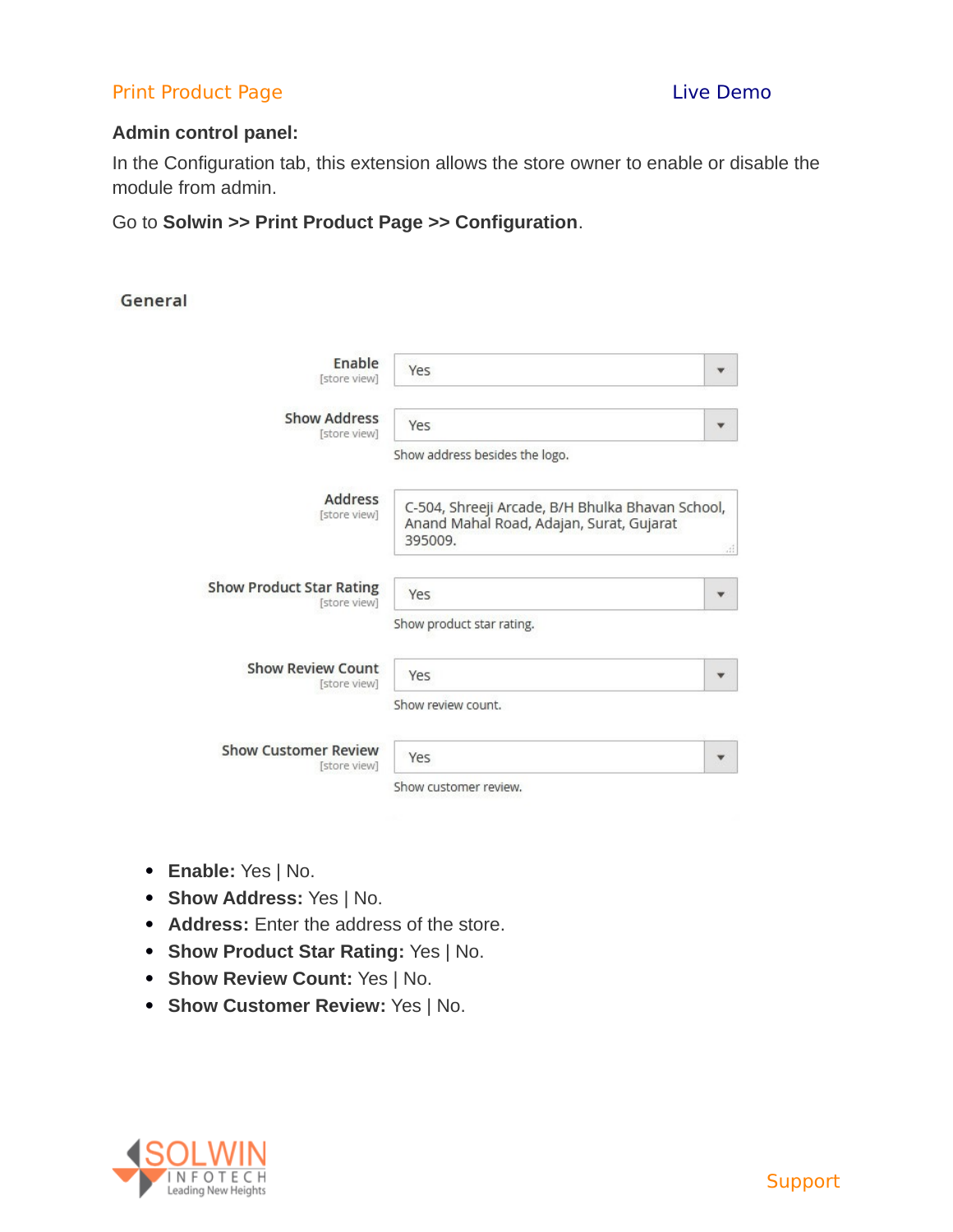| <b>Enable Auto Print</b><br>[store view]      | Yes                                                                                                                                                     |                                                                                                  |    |
|-----------------------------------------------|---------------------------------------------------------------------------------------------------------------------------------------------------------|--------------------------------------------------------------------------------------------------|----|
|                                               | Show auto print dialog.                                                                                                                                 |                                                                                                  |    |
| <b>Print Icon Html</b><br>[store view]        | #                                                                                                                                                       |                                                                                                  |    |
|                                               | Like:<br>Font-Awersome Icon : <i aria-<="" class="fa fa-print" td=""><td>Write the icon HTML code that you are using in your website.</td><td></td></i> | Write the icon HTML code that you are using in your website.                                     |    |
|                                               | hidden="true"><br>                                                                                                                                      | Bootstrap Icon : < span class="glyphicon glyphicon-print">                                       |    |
|                                               |                                                                                                                                                         | Google Icon : < i class="material-icons">local_printshop                                         |    |
| <b>Show Additional Block</b><br>[store view]  | Yes                                                                                                                                                     |                                                                                                  |    |
|                                               | Show additional notes and/or add block in the footer.                                                                                                   |                                                                                                  |    |
| <b>Additional Block Title</b><br>[store view] | Notes                                                                                                                                                   |                                                                                                  |    |
| <b>Additional Note</b><br>[store view]        | Show / Hide Editor                                                                                                                                      | Insert Widget                                                                                    |    |
|                                               | Insert Image                                                                                                                                            |                                                                                                  |    |
|                                               |                                                                                                                                                         | <p>Additional notesthis is the test for add new<br/>message</p> {{widget type="Magento\Cms\Block | ▲  |
|                                               | \Widget\Block" template="widget/static_block                                                                                                            |                                                                                                  | лĭ |

- **Enable Auto Print:** Yes | No.
- **Print Icon Html:** Set custom HTML icon.
- **Show Additional Block:** Yes | No.
- **Additional Block Title:** Enter the title for an additional block title.
- **Additional Note:** Enter an additional note.

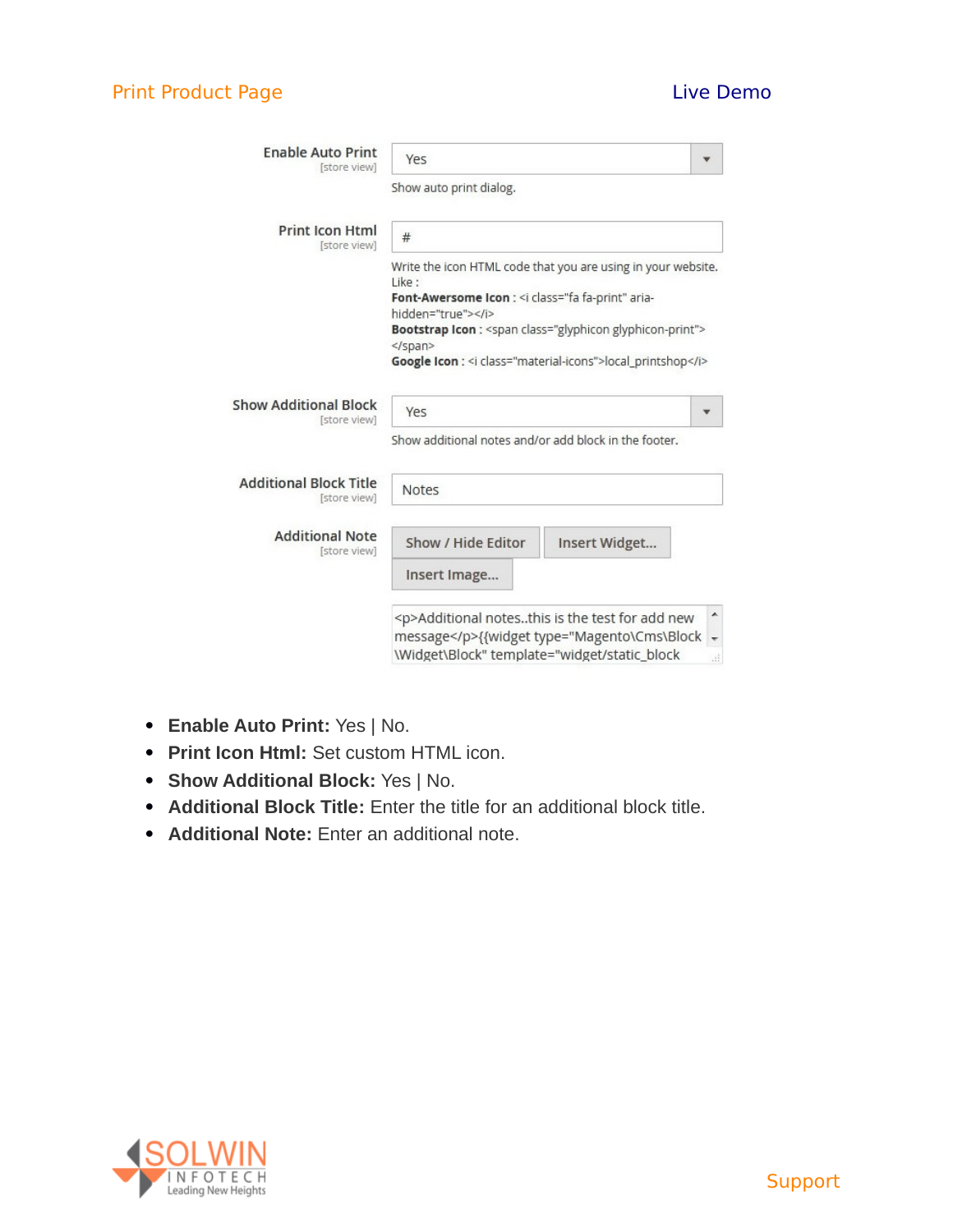#### **Customer View:**

In the front end, customers can see the Print this page link on the product detail page once the store admin enables Print Product Page extension from the admin control panel.



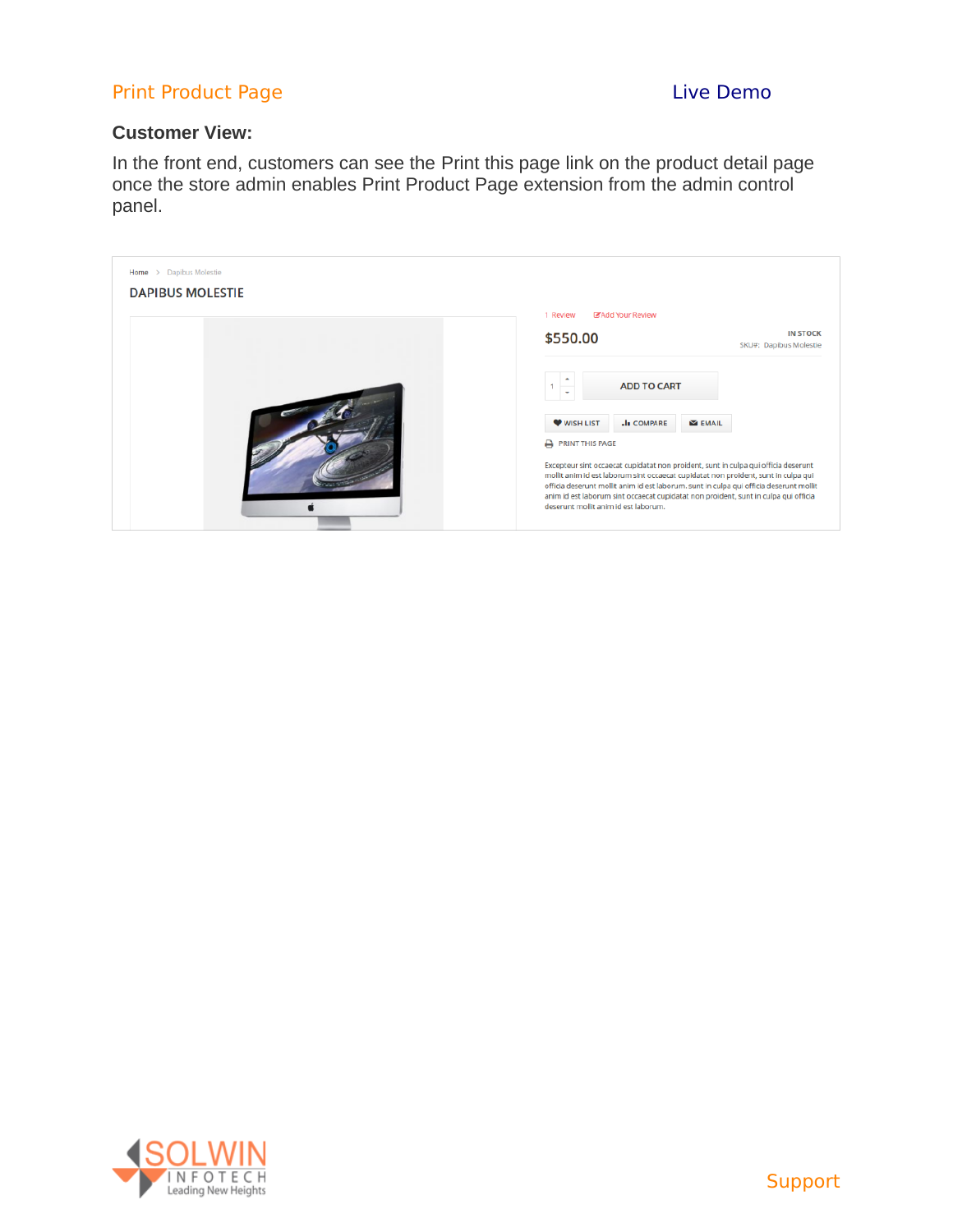### Once user clicks on **PRINT THIS PAGE,** then page will be print in new window.

| <b>MAGENTO 2</b><br>EXTENSION DEMO                                                                                                                                                                                                                                                                                                                                                                                                                                                                                                                                                                   |                              | C-504, Shreeji Arcade, B/H Bhulka Bhavan<br>School, Anand Mahal Road, Adajan, Surat,<br><b>Gujarat 395009.</b> |
|------------------------------------------------------------------------------------------------------------------------------------------------------------------------------------------------------------------------------------------------------------------------------------------------------------------------------------------------------------------------------------------------------------------------------------------------------------------------------------------------------------------------------------------------------------------------------------------------------|------------------------------|----------------------------------------------------------------------------------------------------------------|
|                                                                                                                                                                                                                                                                                                                                                                                                                                                                                                                                                                                                      | Dapibus Molestie<br>1 Review | <b>View Product</b>                                                                                            |
|                                                                                                                                                                                                                                                                                                                                                                                                                                                                                                                                                                                                      | \$200.00<br>\$550.00         | <b>IN STOCK</b><br>SKU#: Dapibus Molestie                                                                      |
| <b>Details</b><br>Excepteur sint occaecat cupidatat non proident, sunt in culpa qui officia deserunt mollit anim id est laborum sint occaecat cupidatat non proident, sunt in culpa qui officia deserunt mollit anim id est laborum. sunt in cul<br>officia deserunt mollit anim id est laborum sint occaecat cupidatat non proident, sunt in culpa qui officia deserunt mollit anim id est laborum.                                                                                                                                                                                                 |                              |                                                                                                                |
| <b>More Information</b>                                                                                                                                                                                                                                                                                                                                                                                                                                                                                                                                                                              |                              |                                                                                                                |
| Color                                                                                                                                                                                                                                                                                                                                                                                                                                                                                                                                                                                                | Red                          |                                                                                                                |
| <b>Reviews</b>                                                                                                                                                                                                                                                                                                                                                                                                                                                                                                                                                                                       |                              |                                                                                                                |
| <b>Great product</b><br>I really fan of apple I used all product of apple but this very powerful product of apple.<br>By Robert 11/28/18                                                                                                                                                                                                                                                                                                                                                                                                                                                             |                              |                                                                                                                |
| <b>Terms and Conditions</b>                                                                                                                                                                                                                                                                                                                                                                                                                                                                                                                                                                          |                              |                                                                                                                |
| Lorem Ipsum is simply dummy text of the printing and typesetting industry. Lorem Ipsum has been the industry's standard dummy text ever since the 1500s, when an unknown printer took a galley of type and scrambled it<br>to make a type specimen book. It has survived not only five centuries, but also the leap into electronic typesetting, remaining essentially unchanged. It was popularised in the 1960s with the release of Letraset sheets<br>containing Lorem Ipsum passages, and more recently with desktop publishing software like Aldus PageMaker including versions of Lorem Ipsum. |                              |                                                                                                                |